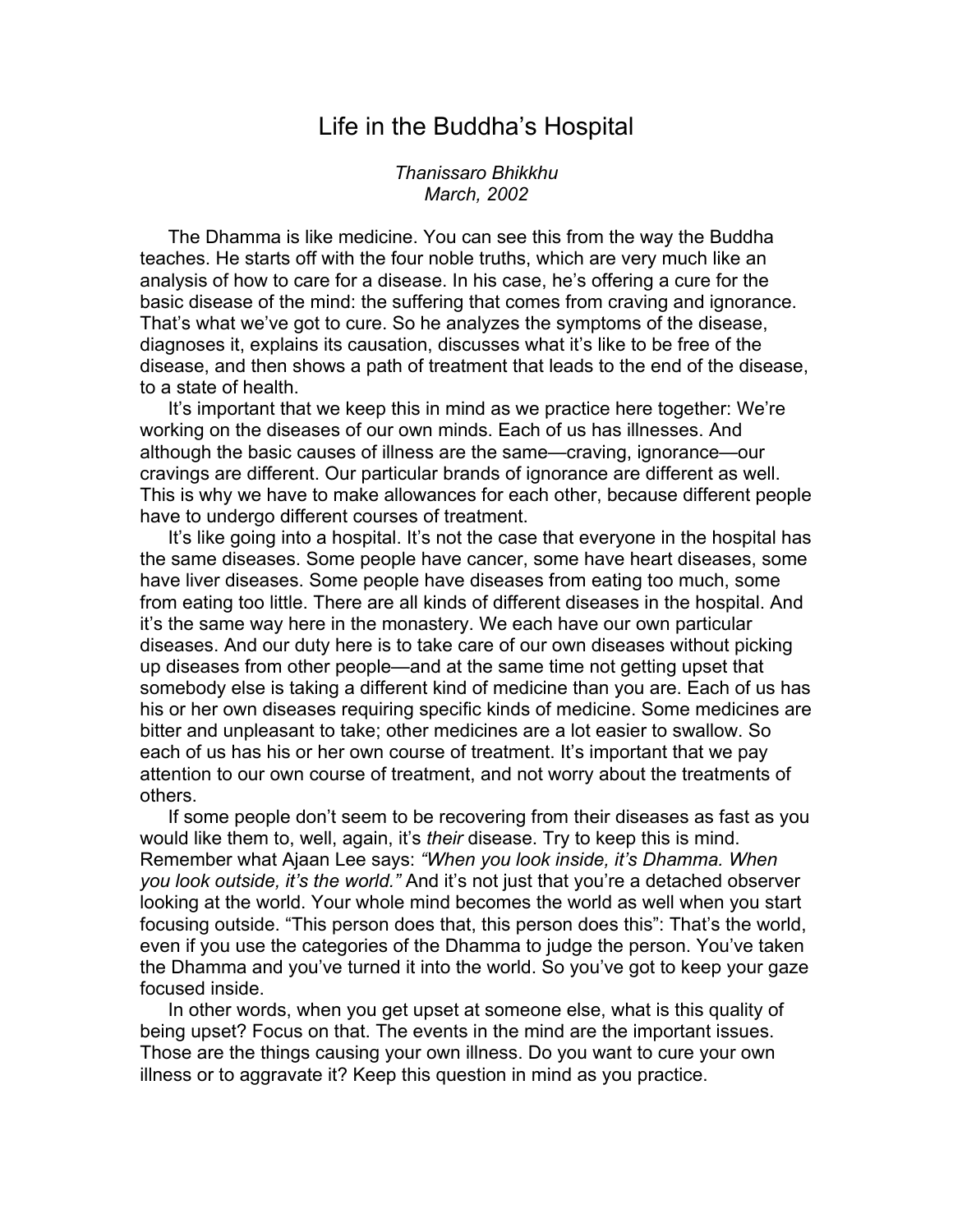As we live together and practice together, we see each other a lot, but try to make that fact have the least possible impact on the mind. Try to turn your gaze inside. Even when you're looking outside, you want your focus to be inside: "How is your mind reacting to this? How is your mind reacting to that?" This is part of restraint of the senses. Several years back we had an elderly visitor from Thailand who was very serious about practicing restraint of the senses. She kept her eyes down and hardly talked to anyone. And then she overheard other people talking about how stuck up and unfriendly she was because she was trying to be so quiet and unresponsive. So she came to me to complain about how other people were not respecting her restraint of the senses. Of course, what kind of restraint is that, getting upset over what other people are saying about you?

Restraint is purely an internal matter. As you go through life you have to hear things, see things, taste things, touch things, think about things. The point of restraint is that you don't make those things the main focus. The process of how the mind reacts to the seeing, how it directs the seeing, and so on with the other senses: *that* should be your focus. If issues come up and aggravate the illness in the mind, how are you going to deal with it? The Buddha laid out a lot of medicines for us to choose. The chant on the 32 parts of the body: That's basically a reminder of his medicines for dealing with attachment to your own body and lust for the bodies of others. The chant on the four sublime attitudes: That's for dealing with not only anger but also with resentment, jealousy, any cruel intentions in your mind. Many times you can get worked up about things totally beyond your control: That's when you should reflect on the principle of kamma to develop equanimity.

There are antidotes for all these diseases, and our duty here is to use them. Because, after all, who's suffering because of our diseases? Other people may be suffering to some extent, but *we're really suffering.* We suffer very little from what other people do, and a great deal from the lack of skill in our own minds.

In the Canon the Buddha talks about how people should not give in to craving and conceit, and when we look at other people it's obvious that he's right. Their craving and conceit are obviously causing trouble. The trick, though, lies in seeing our *own* craving, our *own* conceit. If you find yourself using these teachings to judge other people, stop and ask yourself: "Well, wait a second. Am I the National Bureau of Standards?"

Then turn around and look at yourself. What about your own craving? You want things to be a certain way and then they aren't the way you want them to be. This is a very important lesson I learned with Ajaan Fuang. He always seemed to fall sick at times that were extremely inconvenient for me. I'd have some project going on around the monastery, and it always seemed that just when I was really getting into the project, he got sick and I had to drop everything to look after him. I began to notice the sense of frustration growing within me and I finally realized, "Hey, wait a minute. If I let go of the desire to finish that project, things go a lot more easily." At the same time, if I let go of my desire for him to care for his illness in the way I thought best, it made things a lot easier around